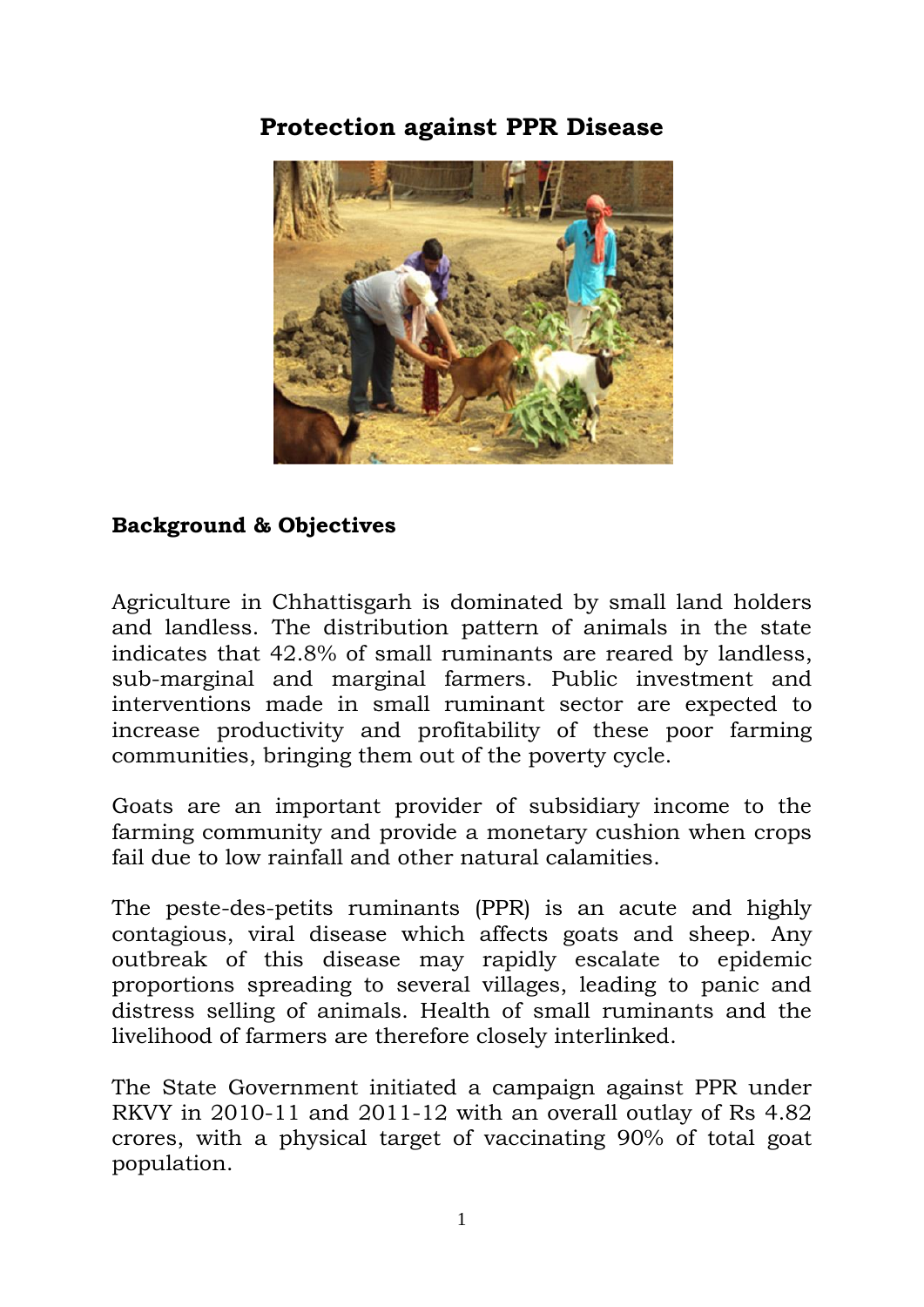## **Intervention**

To prevent PPR among the livestock of Chhattisgarh, the State Government undertook a project aimed to conduct mass vaccination of sheep and goat population in a campaign mode (similar to pulse polio campaign). In order to increase the efficacy of vaccination, prior mass de -worming of the animals was also

undertaken on a mass scale.



*Dr. M P Yadav being honored by presentation of Memento Shawl Shriphal by the chief guest Hon'ble Chief Minister of Chhattisgarh Dr. Raman Singh*

Wide spread awareness generation and information regarding the campaign was initiated prior to field activities. During the scheduled campaign in a district, entire departmental staff and associated manpower were involved in de-worming and vaccination of sheep and goats. For increased efficiency, division of labour into vaccine and logistic transporters, vaccinators, block/district/state monitors was planned. Budgetary provisions were made for all the sub-activities in the campaign.

The cost of the vaccine was shared by RKVY and ASCAD (Assistance to States for Control of Animal Diseases, a Centrally Sponsored Scheme of Department of Animal Husbandry Dairying and Fisheries) and totalled Rs 52.50 lakhs. All other costs were borne by RKVY solely which included cost of de-worming, honorarium for non-government vaccinators, transportation and syringes etc.

All districts of Chhattisgarh were covered in the project targeting about 90% of goat population.

Field level planning and technical sensitization of the deworming and vaccination teams was the entry point activity of the project. Before the actual beginning of the campaign, district wise action plans, schedules and training and monitoring mechanisms were intricately planned on the lines of Pulse Polio Campaign. For each campaign vaccination teams were identified which consisted of 2-3 members assigned to cover 6 to 12 villages (depending on the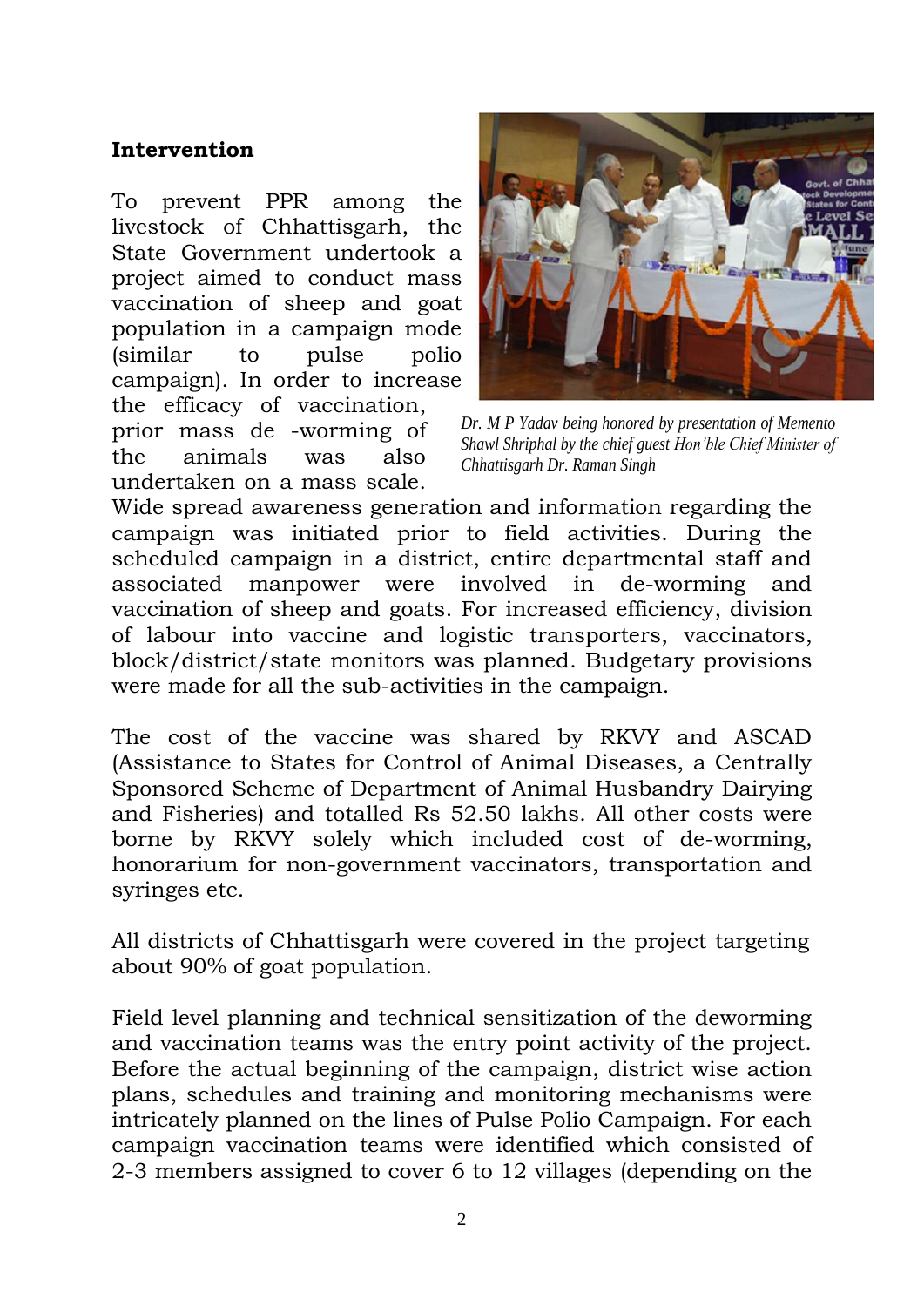topography, animal distribution, available transport etc.) in 7-8 days time frame of the campaign.

In 2010-11, a total of 1752 vaccination teams covered 18,738 villages conducting a total of 25.95 lakh vaccinations in June 2010. This was preceded by 24.14 lakh de-worming in the month of May.

Serum samples from about 0.1% goats randomly has been collected previous to vaccination in all districts and another 0.1% samples collected after 21 days of vaccination randomly constituting the sero-monitoring strategy of the project.



The project had inbuilt mechanisms to check the performance of field level vaccination efficacy. This was done by checking whether the vaccination done at field level was carried out properly by testing the blood serum. In this technique, serum was collected randomly in a sample population before the start of vaccination and 15-21 days after vaccination. A total of 1280 prevaccination and 5664

post-vaccination samples were analyzed by a technique called cELISA at Indian Veterinary Research Institute Mukteshwar, Uttarakhand. Results show that the pre-vaccination protection level averaging the figures of different districts increased from 40% to 88%.

The intervention was given highest priority by the State leadership and the Government and extensive media coverage and publicity was provided to generate awareness.